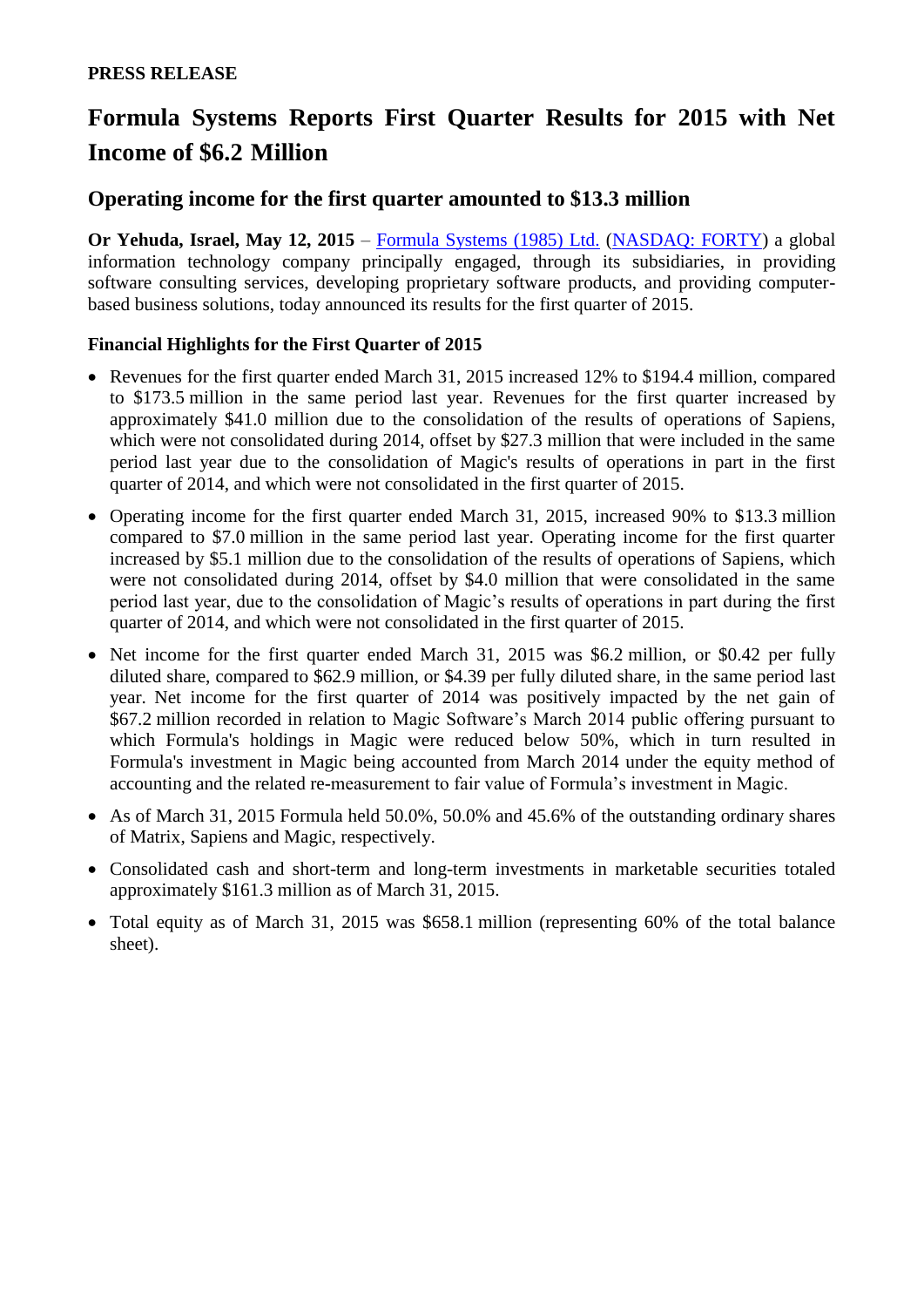#### **Comments of Management**

Commenting on the results, Guy Bernstein, CEO of Formula Systems, said, "We are pleased with the strong opening of 2015. Business is growing in terms of revenues, profits and margins across our group's portfolio. However, our numbers could have been even stronger had we not been impacted by the erosion of foreign currencies. Matrix had a very strong first quarter with revenues of NIS580.5 million (approximately \$147.1 million) and net income of NIS24.5 million (approximately \$6.2 million), an increase of 13.3% and 23.4% respectively compared to the first quarter of 2014, when measured in accordance with US GAAP and on a local currency basis. Matrix is reaping the fruits of its investment activity in the US, where sales grew by 54% to NIS63.4 million (approximately \$16.0 million dollars) and operating profit grew by 149% to NIS13.1 million (approximately \$3.3 million) compared to the first quarter of 2014. Sapiens had a very strong quarter, bringing in record financial results led by double-digit revenue growth derived from both new and existing customers across all regions. Sapiens also significantly improved its non-GAAP operating income by 58.5% year over year while improving profitability, by leveraging investments in its products and economies of scale. Magic reported another solid quarter with increasing non-GAAP operating income and operating margin, demonstrating strong leverage in its business model. Had it not been for the negative impact of the devaluation of foreign currencies, Magic would have reported record-breaking revenues, operating income and operating margin this quarter."

#### **About Formula**

Formula Systems (1985) Ltd. is a global information technology company principally engaged, through its subsidiaries and affiliates, in providing software consulting services, developing proprietary software products, and providing computer-based business solutions.

For more information, visit [www.formulasystems.com.](http://www.formulasystems.com/)

#### **Press Contact:**

#### **Formula Systems (1985) Ltd.**

+972-3-5389487 [ir@formula.co.il](mailto:ir@formula.co.il)

Except for any historical information contained herein, matters discussed in this press release might include forward-looking statements that involve a number of risks and uncertainties. Regarding any financial statements, actual results might vary significantly based upon a number of factors including, but not limited to, risks in product and technology development, market acceptance of new products and continuing product conditions, both locally and abroad, release and sales of new products by strategic resellers and customers, and other risk factors detailed in Formula's most recent annual report and other filings with the Securities and Exchange Commission. These forward-looking statements are made only as of the date hereof, and the Company undertakes no obligation to update or revise the forward-looking statements, whether as a result of new information, future events or otherwise.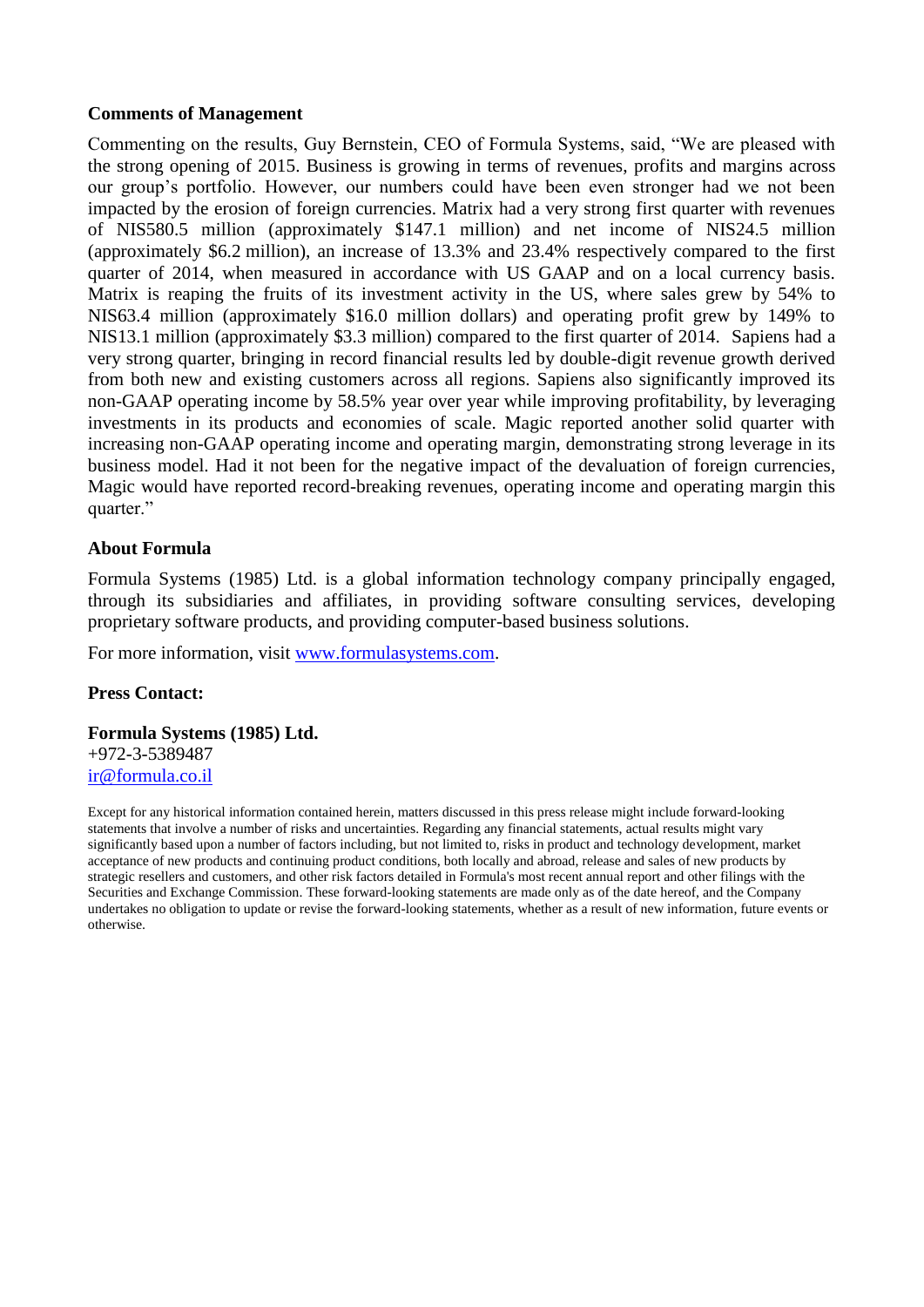## FORMULA SYSTEMS (1985) LTD. CONSOLIDATED CONDENSED STATEMENTS OF INCOME U.S. dollars in thousands (except per share data)

|                                                                 | Three months ended<br>March 31, |            |
|-----------------------------------------------------------------|---------------------------------|------------|
|                                                                 |                                 |            |
|                                                                 | 2015                            | 2014       |
|                                                                 | <b>Unaudited</b>                |            |
| <b>Revenues</b>                                                 | 194,409                         | 173,489    |
| Cost of revenues                                                | 155,041                         | 139,129    |
| <b>Gross profit</b>                                             | 39,368                          | 34,360     |
| Research and development costs, net                             | 2,621                           | 787        |
| Selling, general and administrative expenses                    | 23,465                          | 26,600     |
| <b>Operating income</b>                                         | 13,282                          | 6,973      |
| Financial expenses, net                                         | 1,017                           | 2,064      |
| Income before taxes on income                                   | 12,265                          | 4,909      |
| Taxes on income                                                 | 3,089                           | 2,685      |
| <b>Income after taxes</b>                                       | 9,176                           | 2,224      |
| Equity in gains of affiliated companies, net                    | 2,260                           | 65,672     |
| <b>Net income</b>                                               | 11,436                          | 67,896     |
| Change in redeemable non controlling interests                  | 259                             | 659        |
| Net income attributable to non-controlling interests            | 4,954                           | 4,370      |
| Net income attributable to Formula's shareholders               | 6,223                           | 62,867     |
| Earnings per share (basic)                                      | 0.44                            | 4.53       |
| Earnings per share (diluted)                                    | 0.42                            | 4.39       |
| Number of shares used in computing earnings per share (basic)   | 14,017,356                      | 13,876,696 |
| Number of shares used in computing earnings per share (diluted) | 14,433,030                      | 14,291,370 |